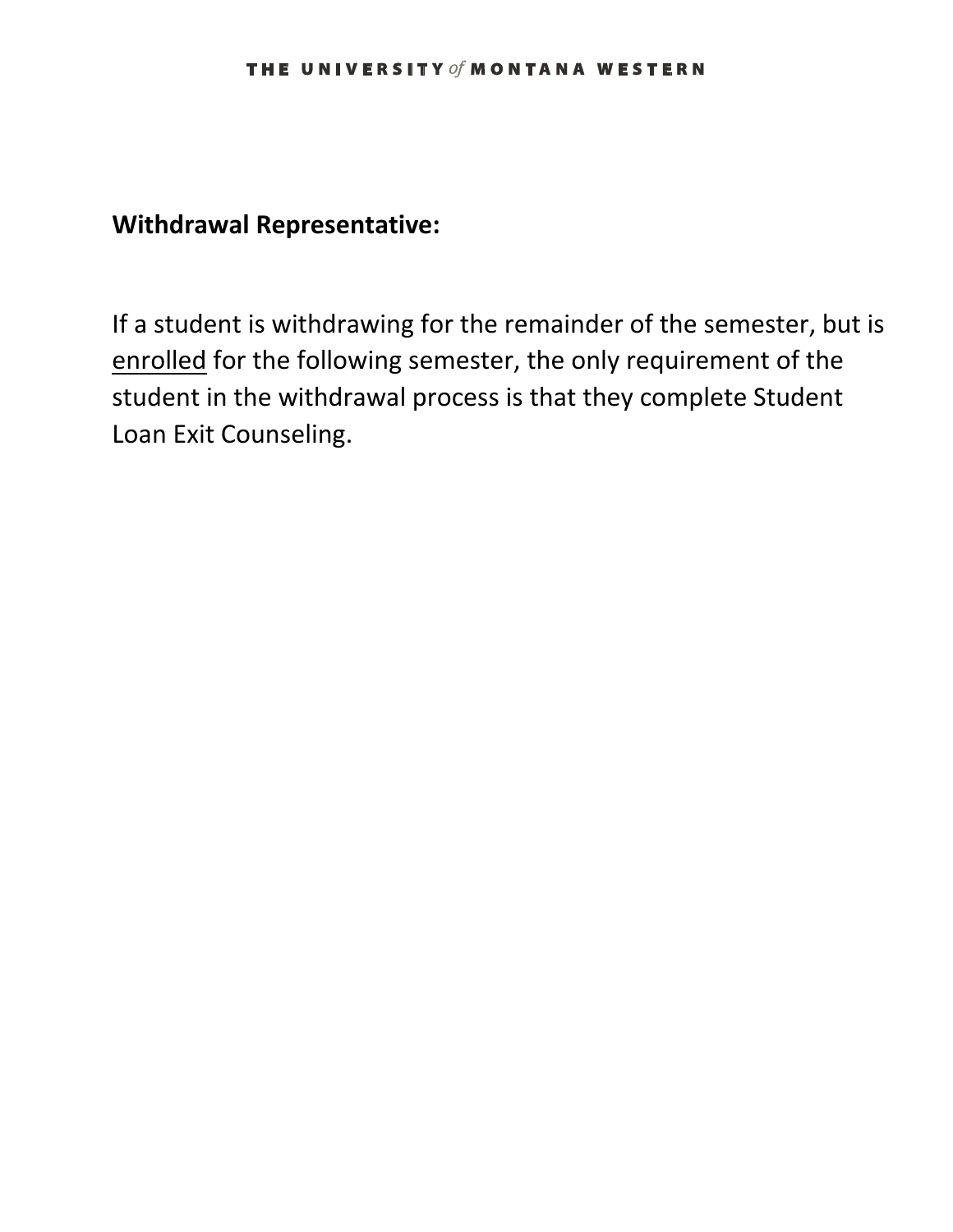#### THE UNIVERSITY of MONTANA WESTERN

# **WITHDRAWAL FORM AND CHECKLIST**

| Name:                                                                                                                                                 | Student ID:              |                            |  |  |
|-------------------------------------------------------------------------------------------------------------------------------------------------------|--------------------------|----------------------------|--|--|
| <b>Permanent Address:</b>                                                                                                                             |                          |                            |  |  |
| City, State, Zip:                                                                                                                                     |                          |                            |  |  |
| Telephone: ()                                                                                                                                         | Area of Study:           |                            |  |  |
| email address:                                                                                                                                        | alternate email:         |                            |  |  |
| ❖ Select Residency Status: In State WUE Out of State<br>❖ Select Enrollment Status: □ Full-time □ Part-time                                           |                          |                            |  |  |
|                                                                                                                                                       |                          |                            |  |  |
| Did you receive any financial aid for the semester from which you are withdrawing? YES____ NO____<br>Do you have any student loans? YES______ NO_____ |                          |                            |  |  |
| Are your loans government issued or private or both? GOV'T_______ PRIVATE______ BOTH____                                                              |                          |                            |  |  |
| Did you receive Veteran's Benefits this semester? YES_____ NO____                                                                                     |                          |                            |  |  |
| Do you currently live in campus housing? YES_____ NO____                                                                                              |                          |                            |  |  |
| With whom did you discuss your decision to withdraw? (check all that apply)                                                                           |                          |                            |  |  |
| $\Box$ University staff member $\Box$ Faculty member                                                                                                  |                          | $\Box$ Advisor             |  |  |
| $\Box$ Relative/Parent                                                                                                                                | $\square$ Fellow student | $\Box$ Other (please list) |  |  |

Please list the top 2 reasons you are withdrawing from Montana Western:

Could Montana Western have done something to help you stay enrolled? Please explain:

### **FUTURE PLANS**

- $\Box$  I intend to re-enroll at Montana Western in the future.
- $\Box$  I intend to continue my education at another college or university.
	- If so, where? \_\_\_\_\_\_\_\_\_\_\_\_\_\_\_\_\_\_\_\_\_\_\_\_\_\_\_\_\_\_\_\_\_\_\_\_\_\_\_\_\_\_\_
- $\Box$  At present I am unsure about my future education.
- $\Box$  I do not plan to pursue an undergraduate degree.

\_\_\_\_\_\_\_\_\_\_\_\_\_\_\_\_\_\_\_\_\_\_\_\_\_ \_\_\_\_\_\_\_\_\_\_\_\_\_ \_\_\_\_\_\_\_\_\_\_\_\_\_\_\_\_\_\_\_\_\_\_\_\_\_\_\_\_\_\_\_\_\_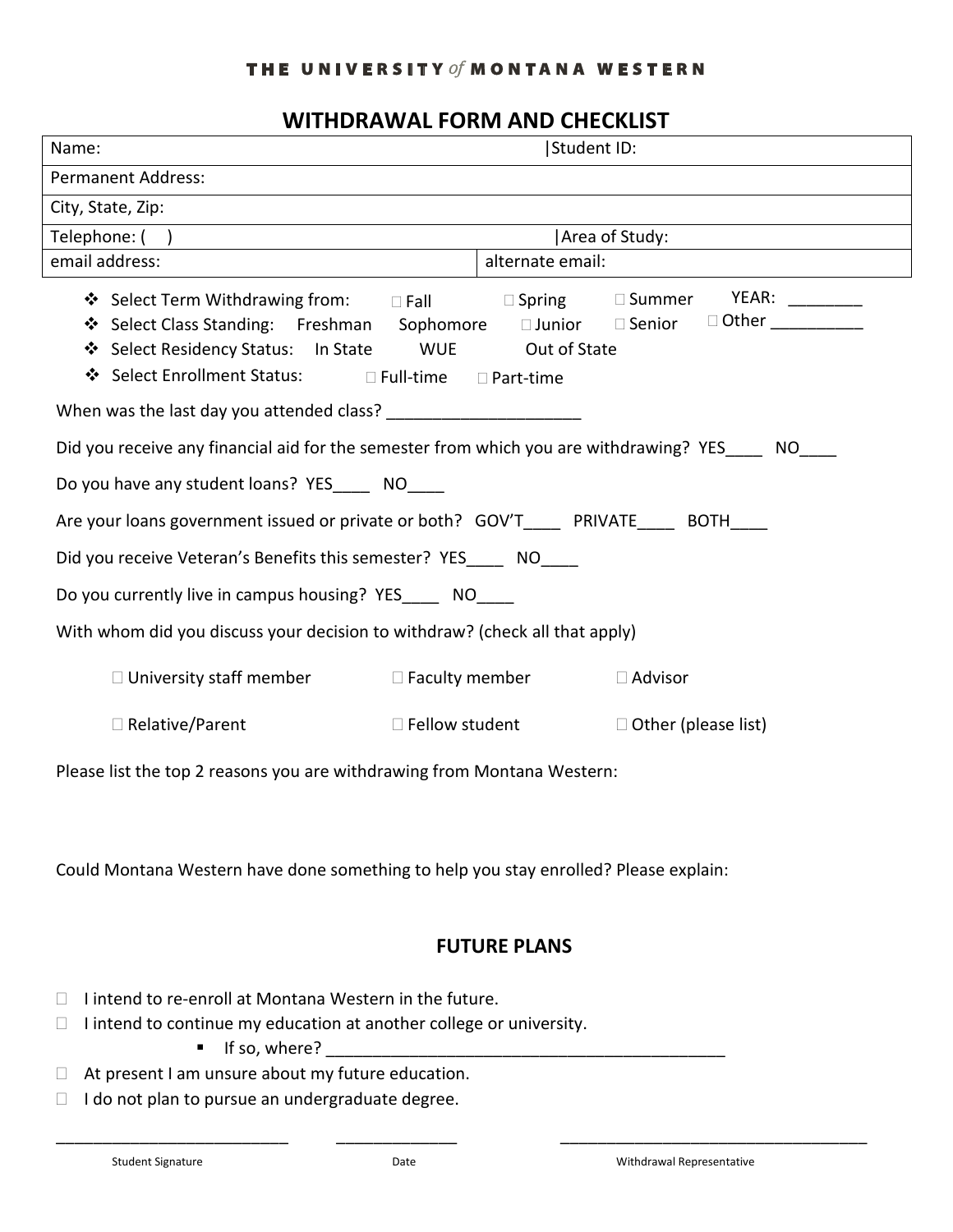#### THE UNIVERSITY of MONTANA WESTERN

**If you choose not to meet with a designated representative to process your withdrawal from the University of Montana Western, please complete this withdrawal form and secure signatures from each of the following offices:** 

| <b>Financial Aid</b>                                                              |
|-----------------------------------------------------------------------------------|
| Residence Life (if living on campus, student must visit<br><b>Residence Life)</b> |
| <b>Business Office</b>                                                            |
| Library                                                                           |
| <b>Registrar's Office</b>                                                         |

### **I am withdrawing from the following class(es):**

| <b>CRN</b> | <b>Course Rubric/#</b> | <b>Course Title</b> | Instructor |
|------------|------------------------|---------------------|------------|
|            |                        |                     |            |
|            |                        |                     |            |
|            |                        |                     |            |
|            |                        |                     |            |

\_\_\_\_\_\_\_\_\_\_\_\_\_\_\_\_\_\_\_\_\_\_\_\_\_\_\_\_\_\_\_\_\_\_\_\_\_\_\_\_\_\_\_ \_\_\_\_\_\_\_\_\_\_\_\_\_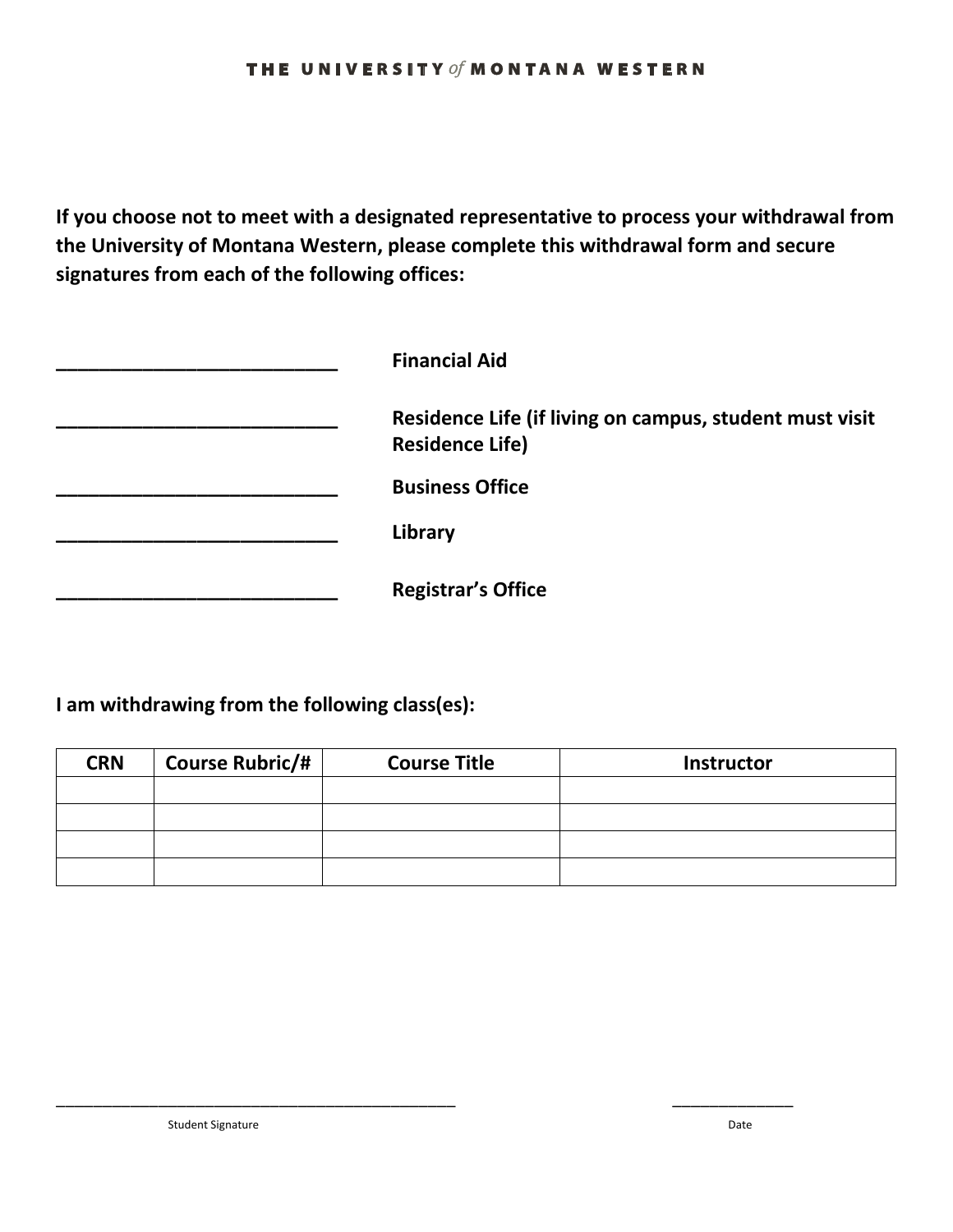### THE UNIVERSITY of MONTANA WESTERN

# **WITHDRAWAL WORKSHEET**

| University Use: |                               | Withdrawal Worksheet<br>Withdrawal Form and Checklist<br><b>Student Loan Exit Counseling</b>                                                        |                                            | <b>Student Copies:</b> | The Withdrawal Packet cover sheet<br>How to Reapply to Montana Western<br>Useful Information<br>If You Have Financial Aid |  |
|-----------------|-------------------------------|-----------------------------------------------------------------------------------------------------------------------------------------------------|--------------------------------------------|------------------------|---------------------------------------------------------------------------------------------------------------------------|--|
| Student         |                               |                                                                                                                                                     | ID                                         |                        |                                                                                                                           |  |
|                 | <b>Financial Aid</b>          |                                                                                                                                                     | (Banner TSAAREV)                           |                        |                                                                                                                           |  |
|                 | $\circ$<br>$\bigcirc$         | Student Loan Exit Counseling (Federal Direct/Perkins)<br>Return of Title IV funds                                                                   |                                            |                        |                                                                                                                           |  |
|                 | Residence Life                |                                                                                                                                                     | (Banner SOAHOLD)                           |                        |                                                                                                                           |  |
|                 | O<br>$\circ$<br>$\circ$       | Residence Hall inventory<br><b>Residence Hall holds</b><br><b>Bulldog Card deactivation</b>                                                         | Must visit if living in dorms              |                        |                                                                                                                           |  |
|                 | Library                       |                                                                                                                                                     |                                            |                        | (Banner SOAHOLD) and the state of the state of the state of the state of the state of the state of the state o            |  |
|                 | $\circ$<br>$\circ$            | <b>Outstanding items</b><br>Library fees<br><b>Business Office</b>                                                                                  | (Banner SOAHOLD)                           |                        |                                                                                                                           |  |
|                 | $\circ$<br>$\circ$<br>$\circ$ | Outstanding payment due<br>Payment appeal<br>Refund of tuition and fees based on attendance (only within first 15 class days)<br>Registrar's Office | (Banner SOAHOLD)                           |                        | <u> 1989 - Jan James James James James James James James James James James James James James James James James Ja</u>     |  |
|                 | $\circ$<br>$\circ$<br>$\circ$ | Holds<br>Transcript/Transmittal request<br>Applicable Withdraw code $\Box$ withdrawn/not attended $\Box$ withdrawn/attended<br>$\circ$              | Last date attended _______________________ |                        |                                                                                                                           |  |

**Student is withdrawing from the following class(es):** (Banner SFAREGS)

| <b>CRN</b> | <b>Course Rubric/#</b> | <b>Course Title</b> | Instructor |
|------------|------------------------|---------------------|------------|
|            |                        |                     |            |
|            |                        |                     |            |
|            |                        |                     |            |
|            |                        |                     |            |

\_\_\_\_\_\_\_\_\_\_\_\_\_\_\_\_\_\_\_\_\_\_\_\_\_\_\_\_\_\_\_\_\_\_\_\_\_\_\_\_ \_\_\_\_\_\_\_\_\_\_\_\_\_\_\_\_\_\_\_\_\_\_\_\_\_\_\_\_\_\_\_\_\_\_\_\_\_\_\_\_